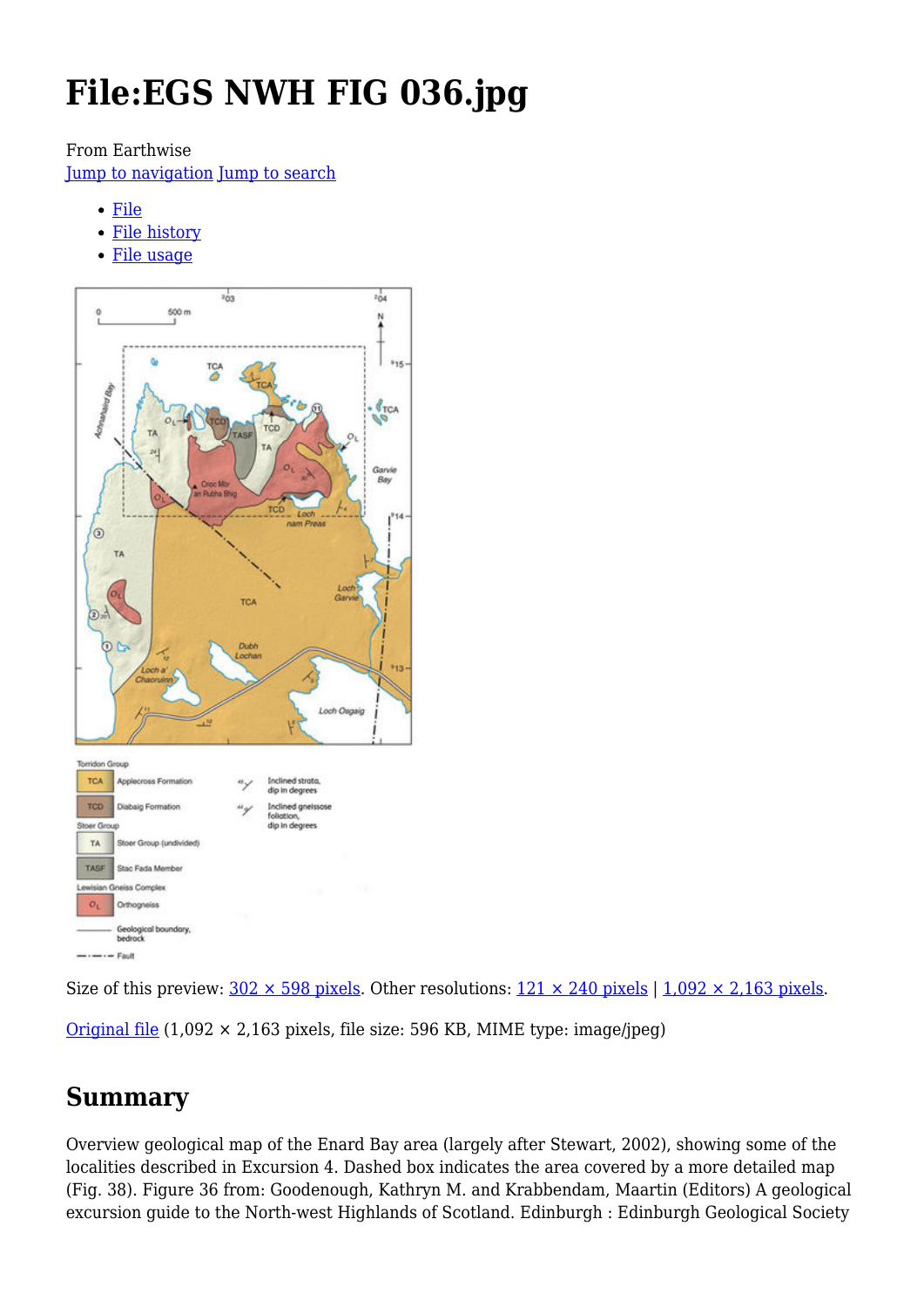in association with NMS Enterprises Limited, 2011.

## **Licencing**

This image is Copyright Edinburgh Geological Society. The images may be reproduced free of charge for any non-commercial use in any format or medium provided they are reproduced accurately and not used in a misleading or derogatory context. Where any images on this site are being republished or copied to others, the source of the material must be identified and the copyright status acknowledged. For all other uses of the images please contact the Edinburgh Geological Society. [publications@edinburghgeolsoc.org](mailto:publications@edinburghgeolsoc.org)

## **File history**

Click on a date/time to view the file as it appeared at that time.



Overview geological map of the Enard Bay area (largely after Stewart, 2002), showing some of the localities described in Excursion 4. Dashed box indicates the area covered by a more detailed map (Fig. 38). Figure 36 from: Goodenough, Kathryn M. and Kra...

You cannot overwrite this file.

## **File usage**

The following page links to this file:

• [Stoer Group at Enard Bay, North-west Highlands - an excursion](http://earthwise.bgs.ac.uk/index.php/Stoer_Group_at_Enard_Bay,_North-west_Highlands_-_an_excursion)

#### Retrieved from '[http://earthwise.bgs.ac.uk/index.php?title=File:EGS\\_NWH\\_FIG\\_036.jpg&oldid=24072'](http://earthwise.bgs.ac.uk/index.php?title=File:EGS_NWH_FIG_036.jpg&oldid=24072) [Category](http://earthwise.bgs.ac.uk/index.php/Special:Categories):

[License tags](http://earthwise.bgs.ac.uk/index.php/Category:License_tags)

## **Navigation menu**

#### **Personal tools**

- Not logged in
- [Talk](http://earthwise.bgs.ac.uk/index.php/Special:MyTalk)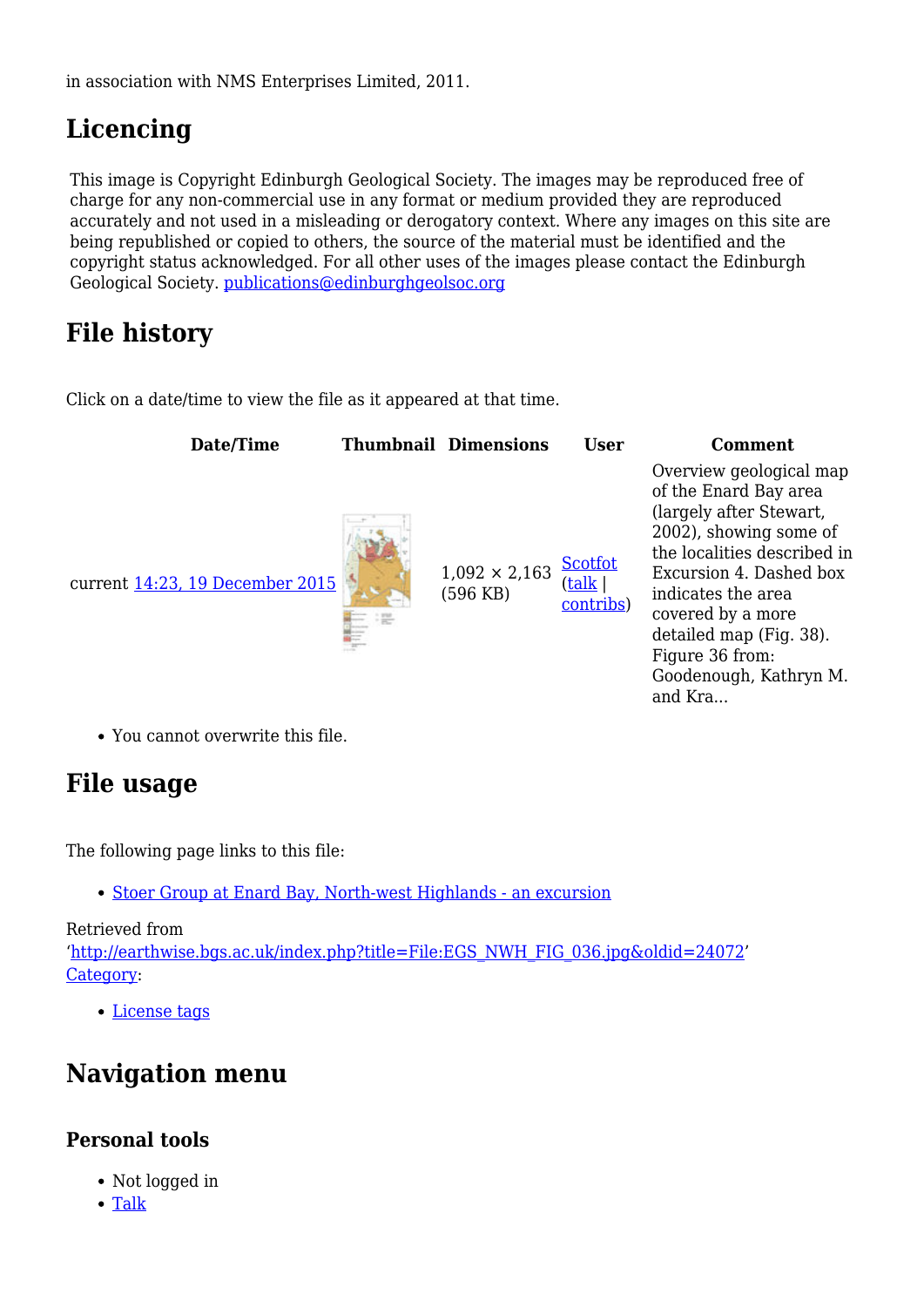- [Contributions](http://earthwise.bgs.ac.uk/index.php/Special:MyContributions)
- [Log in](http://earthwise.bgs.ac.uk/index.php?title=Special:UserLogin&returnto=File%3AEGS+NWH+FIG+036.jpg&returntoquery=action%3Dmpdf)
- [Request account](http://earthwise.bgs.ac.uk/index.php/Special:RequestAccount)

#### **Namespaces**

- [File](http://earthwise.bgs.ac.uk/index.php/File:EGS_NWH_FIG_036.jpg)
- [Discussion](http://earthwise.bgs.ac.uk/index.php?title=File_talk:EGS_NWH_FIG_036.jpg&action=edit&redlink=1)

 $\Box$ 

#### **Variants**

#### **Views**

- [Read](http://earthwise.bgs.ac.uk/index.php/File:EGS_NWH_FIG_036.jpg)
- [Edit](http://earthwise.bgs.ac.uk/index.php?title=File:EGS_NWH_FIG_036.jpg&action=edit)
- [View history](http://earthwise.bgs.ac.uk/index.php?title=File:EGS_NWH_FIG_036.jpg&action=history)
- [PDF Export](http://earthwise.bgs.ac.uk/index.php?title=File:EGS_NWH_FIG_036.jpg&action=mpdf)

 $\Box$ 

#### **More**

#### **Search**

Search Go

#### **Navigation**

- [Main page](http://earthwise.bgs.ac.uk/index.php/Main_Page)
- [Recent changes](http://earthwise.bgs.ac.uk/index.php/Special:RecentChanges)
- [Random page](http://earthwise.bgs.ac.uk/index.php/Special:Random)
- [Help about MediaWiki](https://www.mediawiki.org/wiki/Special:MyLanguage/Help:Contents)

### **Tools**

- [What links here](http://earthwise.bgs.ac.uk/index.php/Special:WhatLinksHere/File:EGS_NWH_FIG_036.jpg)
- [Related changes](http://earthwise.bgs.ac.uk/index.php/Special:RecentChangesLinked/File:EGS_NWH_FIG_036.jpg)
- [Special pages](http://earthwise.bgs.ac.uk/index.php/Special:SpecialPages)
- [Permanent link](http://earthwise.bgs.ac.uk/index.php?title=File:EGS_NWH_FIG_036.jpg&oldid=24072)
- [Page information](http://earthwise.bgs.ac.uk/index.php?title=File:EGS_NWH_FIG_036.jpg&action=info)
- [Browse properties](http://earthwise.bgs.ac.uk/index.php/Special:Browse/:File:EGS-5FNWH-5FFIG-5F036.jpg)
- This page was last modified on 19 December 2015, at 14:23.
- [Privacy policy](http://earthwise.bgs.ac.uk/index.php/Earthwise:Privacy_policy)
- [About Earthwise](http://earthwise.bgs.ac.uk/index.php/Earthwise:About)
- [Disclaimers](http://earthwise.bgs.ac.uk/index.php/Earthwise:General_disclaimer)